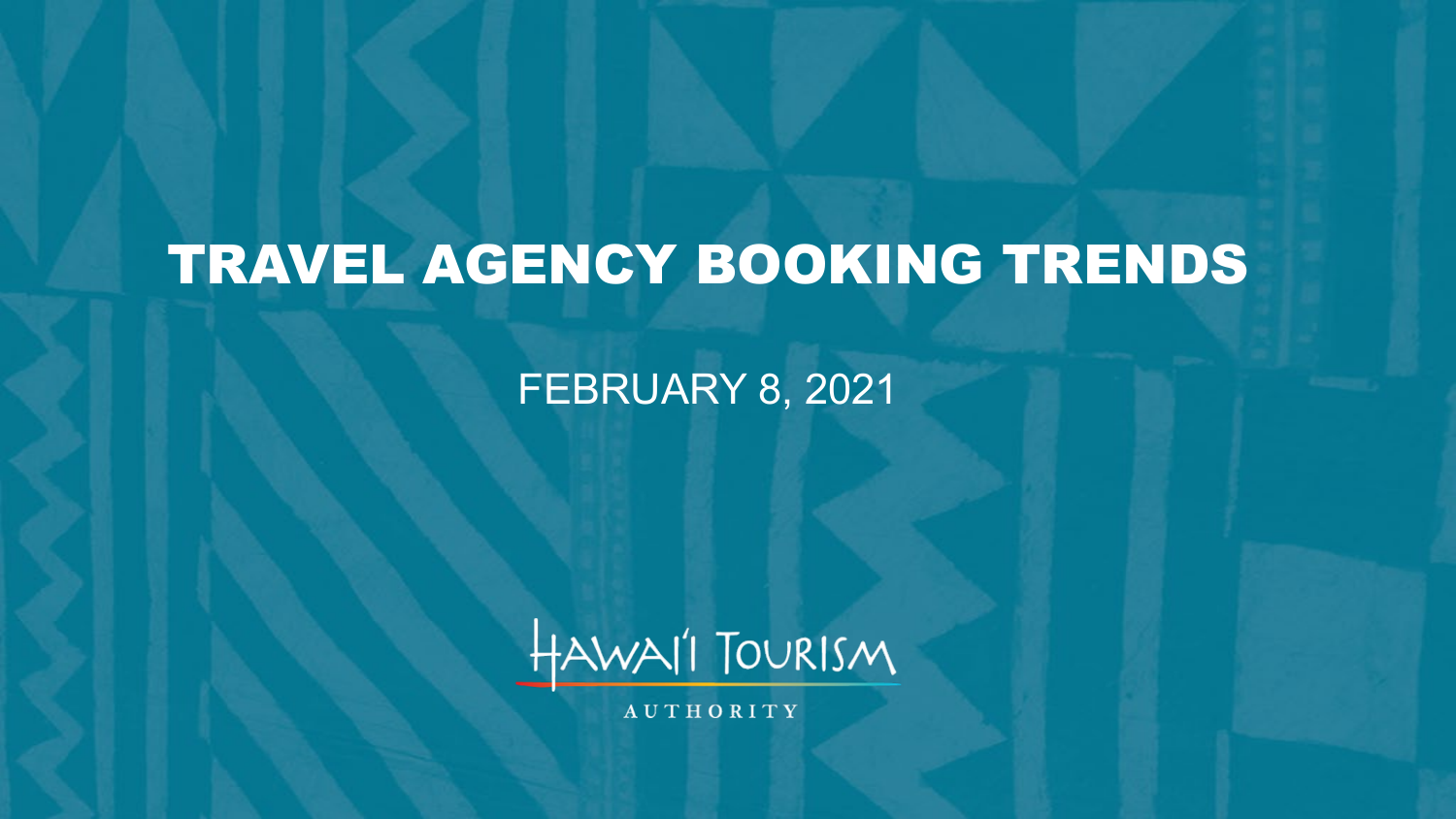# Global Agency Pro

- HTA subscribes to Global Agency Pro, an online travel distribution system consisting of Travel Agency data
- Global Agency Pro provides access to over 90% of the world's Travel Agency airline transactions
- The database consists of five years of historical ticketing data and one year of advance purchase data
- The information is updated daily with a recency of two days prior to current date

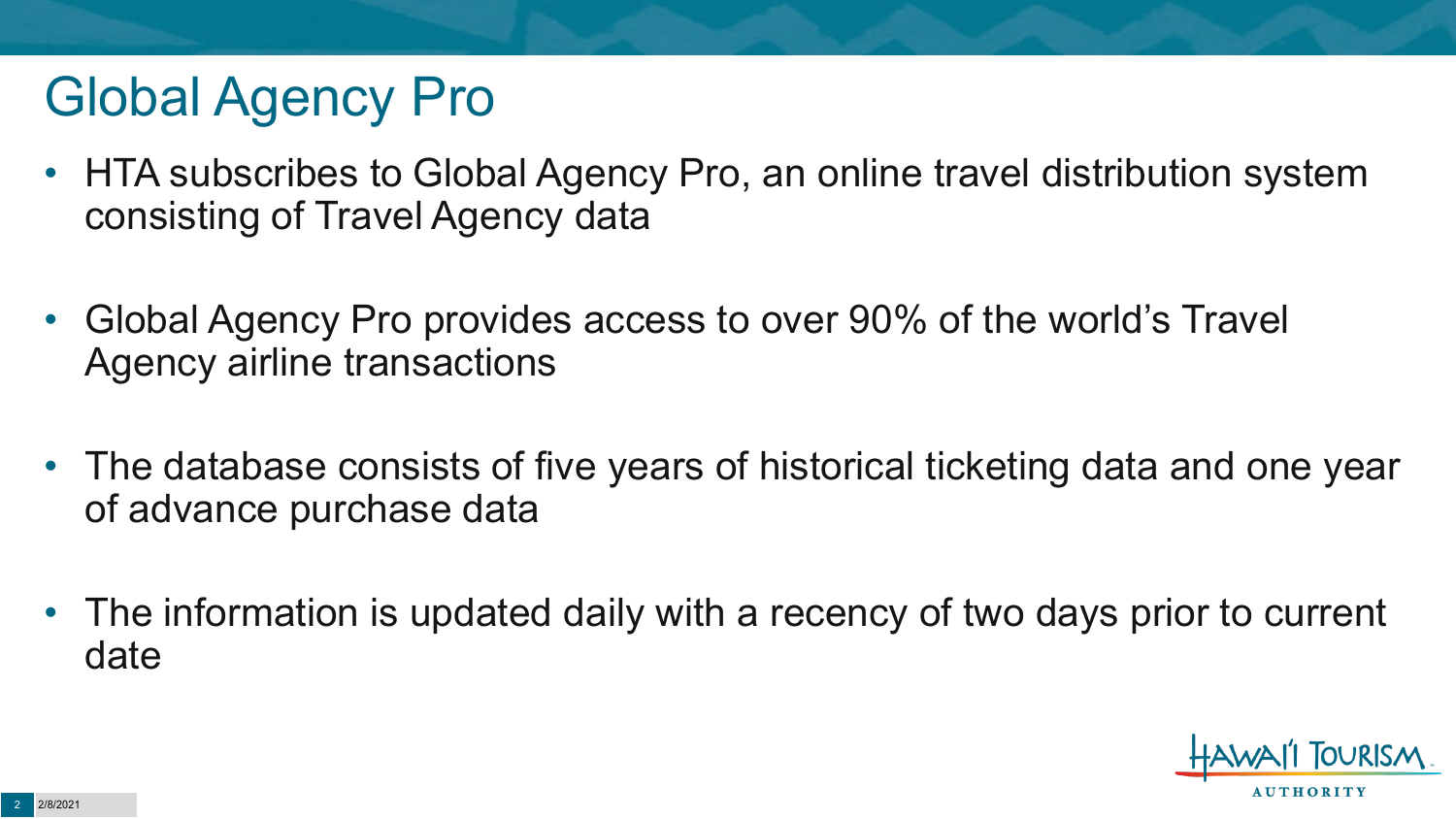# Global Agency Pro Index

### • Bookings

- Net sum of the number of visitors (i.e., excluding Hawai'i residents and inter-island travelers) from Sales transactions counted, including Exchanges and Refunds.
- Booking Date
- The date on which the ticket was purchased by the passenger. Also known as the Sales Date

### • Travel Date

– The date on which travel is expected to take place.

## • Point of Origin Country

– The country which contains the airport at which the ticket started

## • Travel Agency

– Travel Agency associated with the ticket is doing business (DBA)

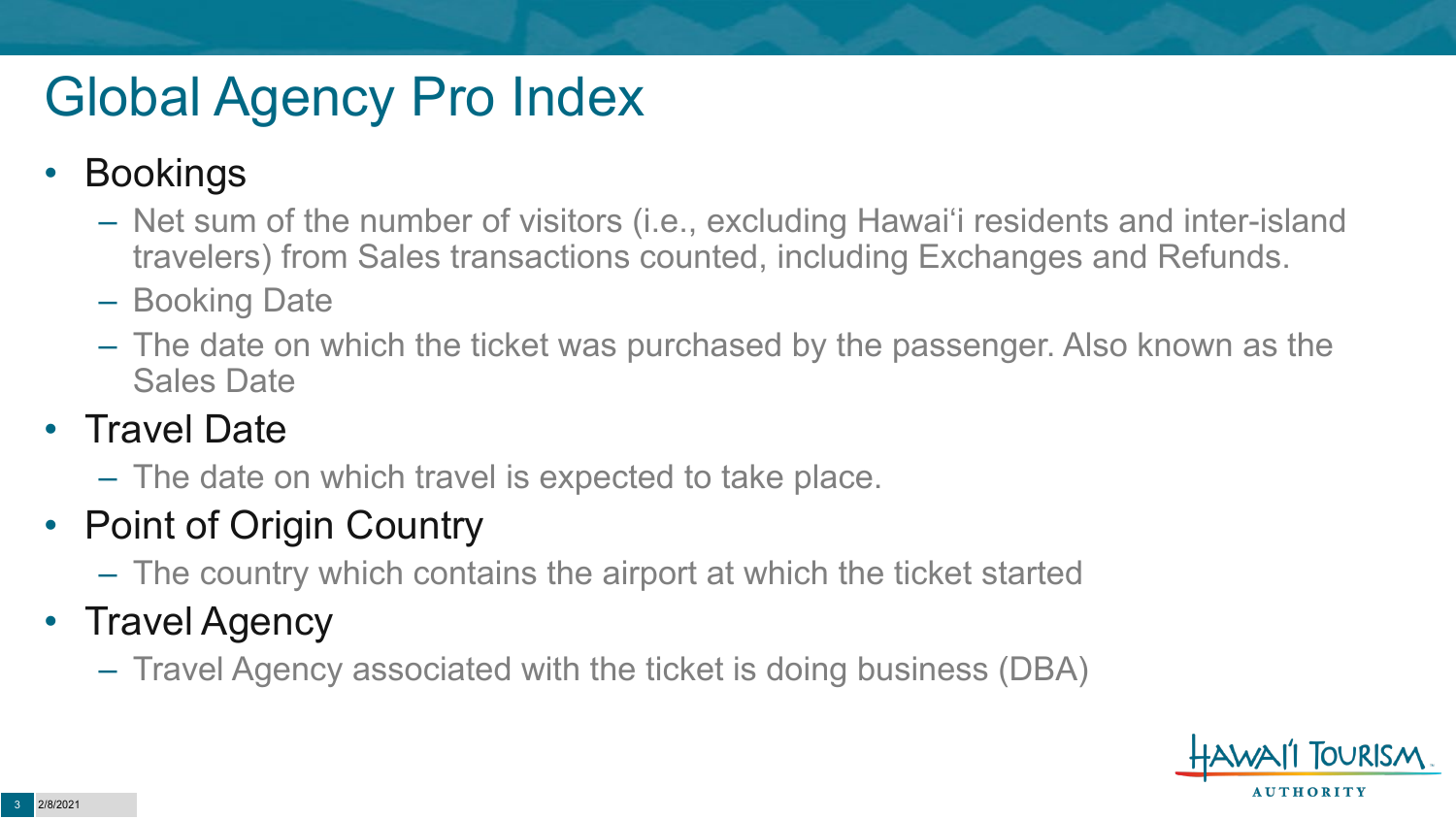US

#### Travel Agency Booking Pace for Future Arrivals, by Month

#### Travel Agency Booking Pace for Future Arrivals, by Quarter







Source: Global Agency Pro as of 02/06/21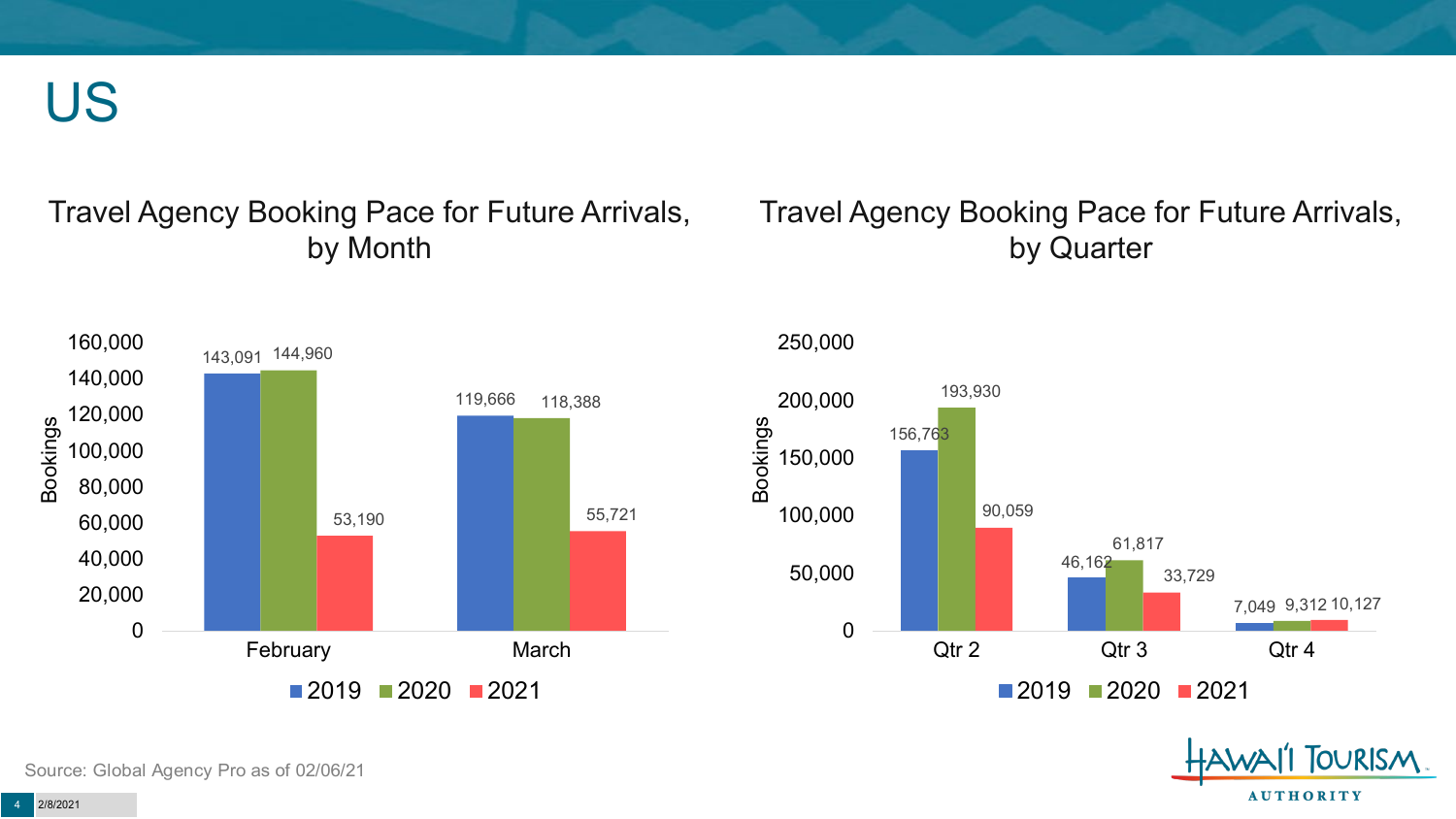

#### Travel Agency Booking Pace for Future Arrivals, by Month

### Travel Agency Booking Pace for Future Arrivals, by Quarter







Source: Global Agency Pro as of 02/06/21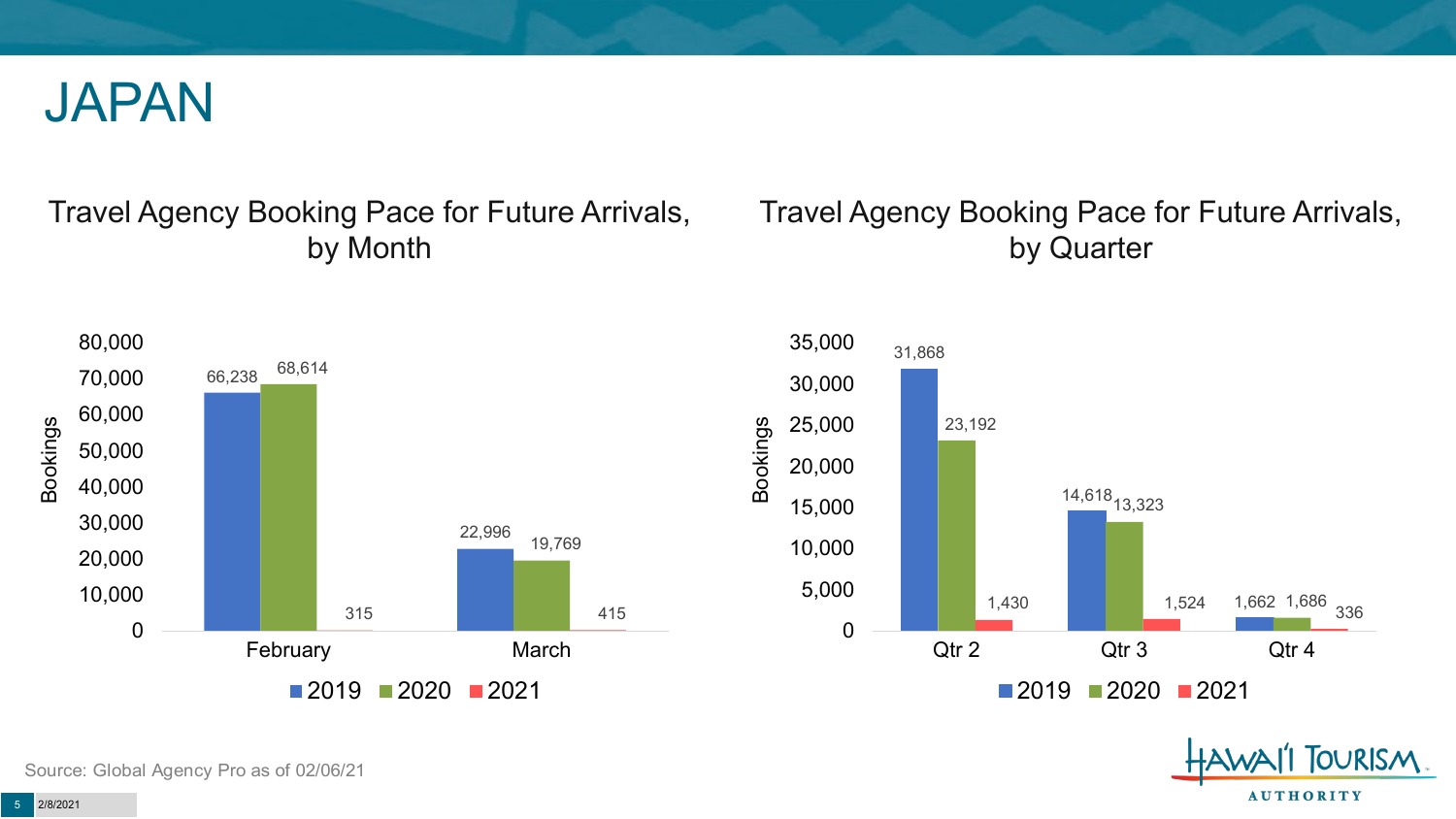## CANADA

### Travel Agency Booking Pace for Future Arrivals, by Month

### Travel Agency Booking Pace for Future Arrivals, by Quarter





**FOURISM** 

**AUTHORITY** 

Source: Global Agency Pro as of 02/06/21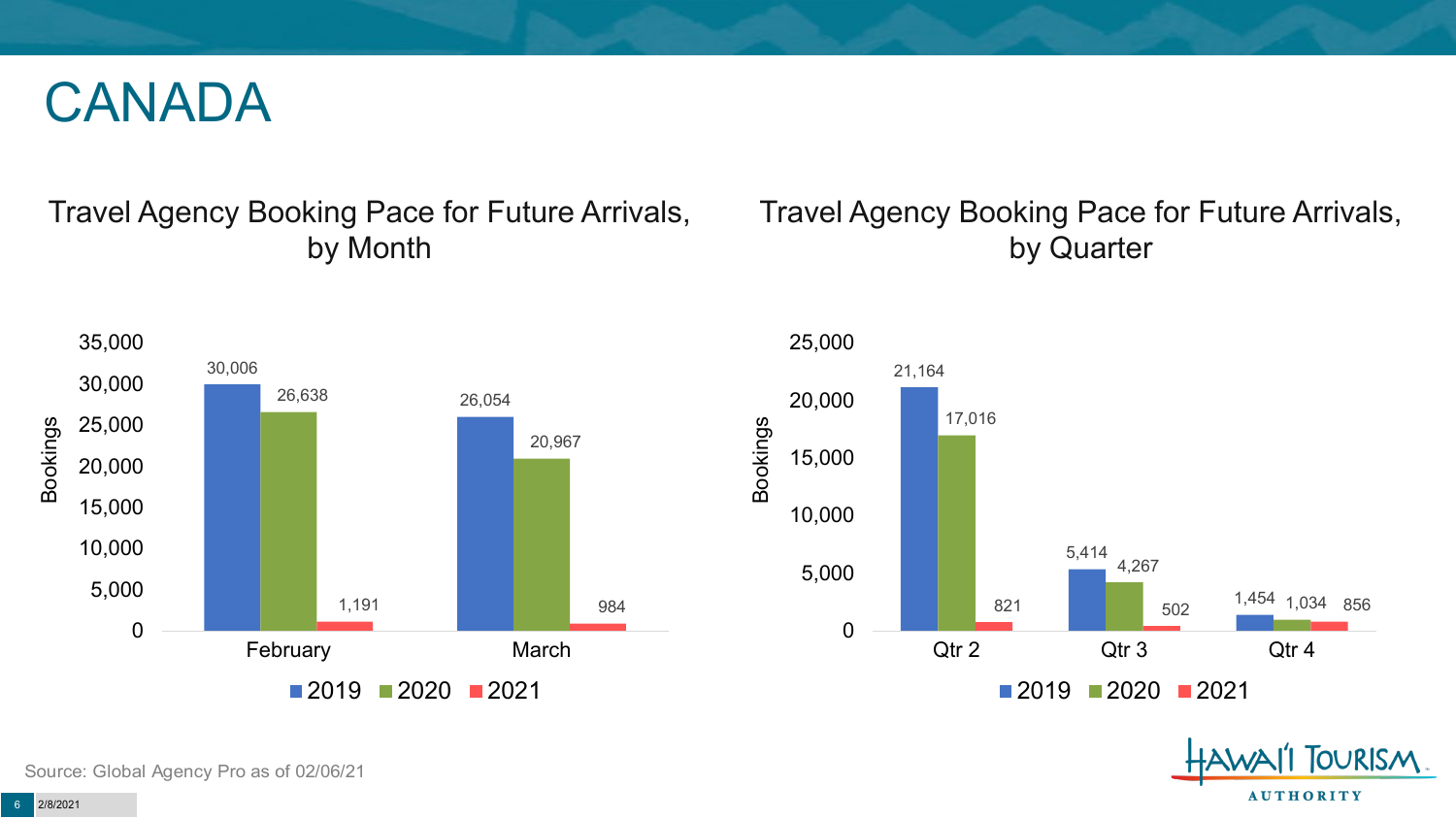## AUSTRALIA

Travel Agency Booking Pace for Future Arrivals, by Month



### Travel Agency Booking Pace for Future Arrivals, by Quarter





Source: Global Agency Pro as of 02/06/21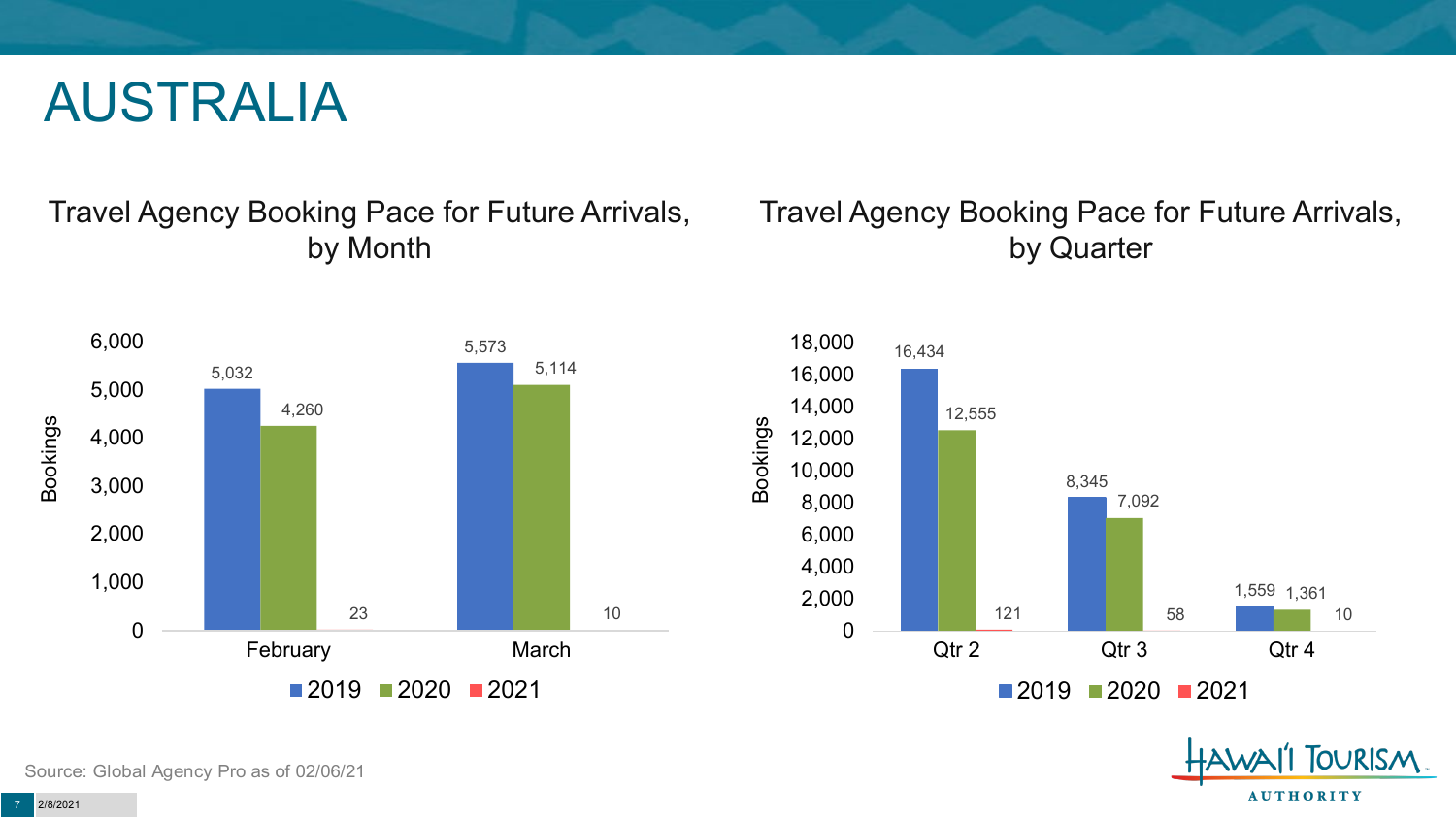# O'ahu by Month 2021











 $2019$  2020 2021

February March

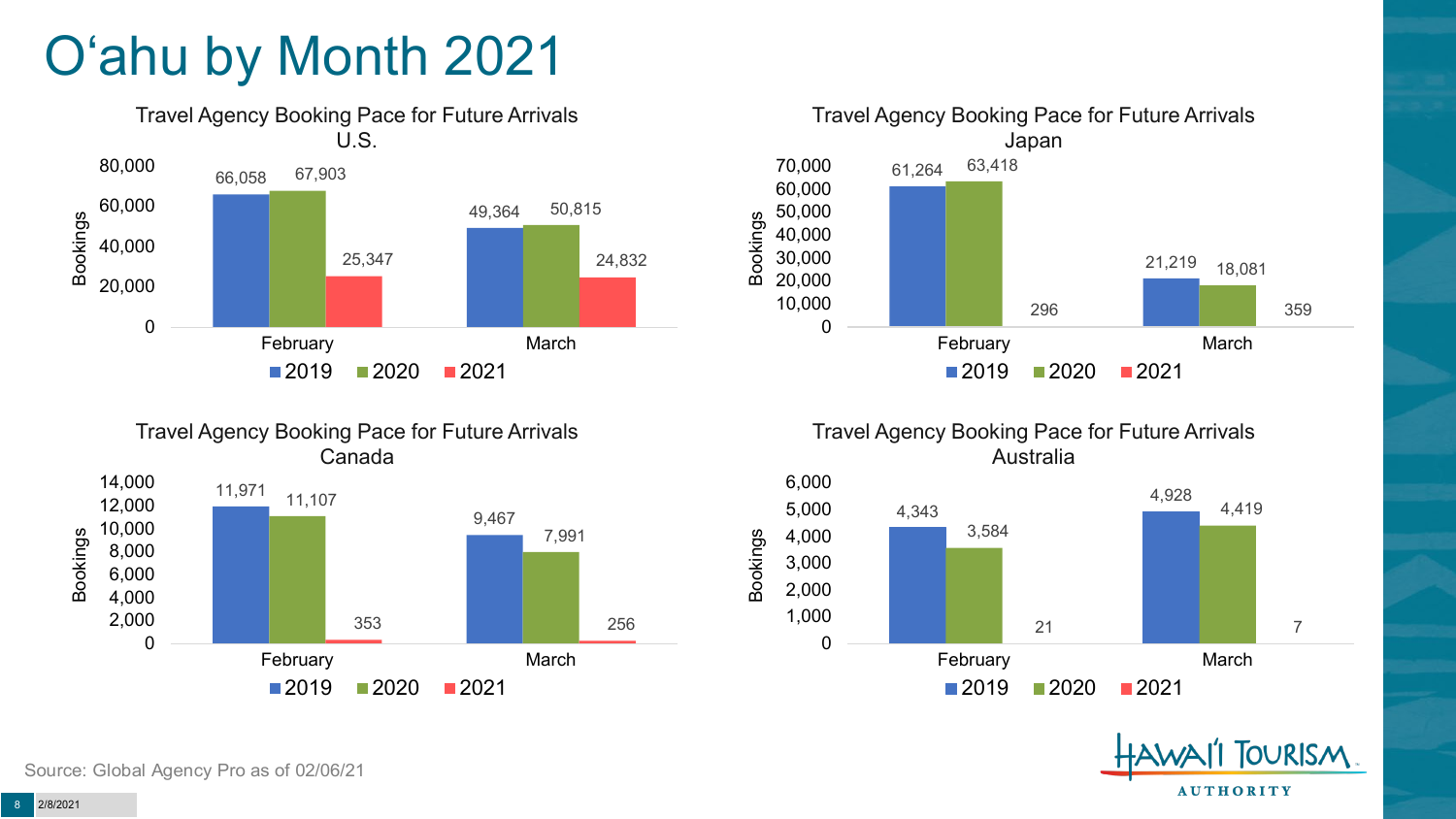# O'ahu by Quarter 2021





Travel Agency Booking Pace for Future Arrivals Australia





Canada 9,840 2,508 2,010 452 7,870 321 230 266 148 0 2,000 4,000 6,000 8,000 10,000 12,000 Qtr 2 Qtr 3 Qtr 4 Bookings

Travel Agency Booking Pace for Future Arrivals

 $2019$  2020 2021

Source: Global Agency Pro as of 02/06/21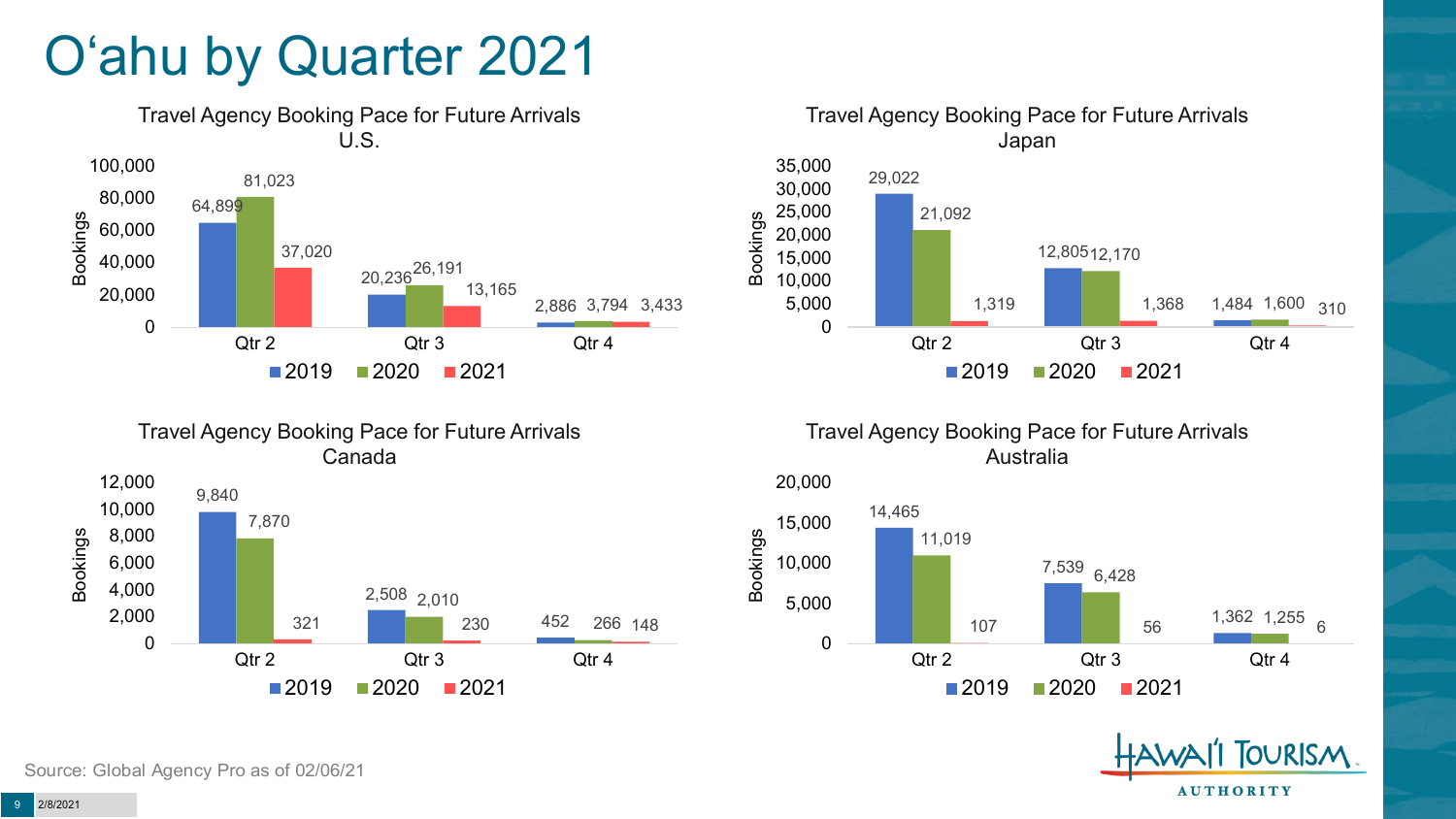# Maui by Month 2021









**OURISM AUTHORITY** 

Source: Global Agency Pro as of 02/06/21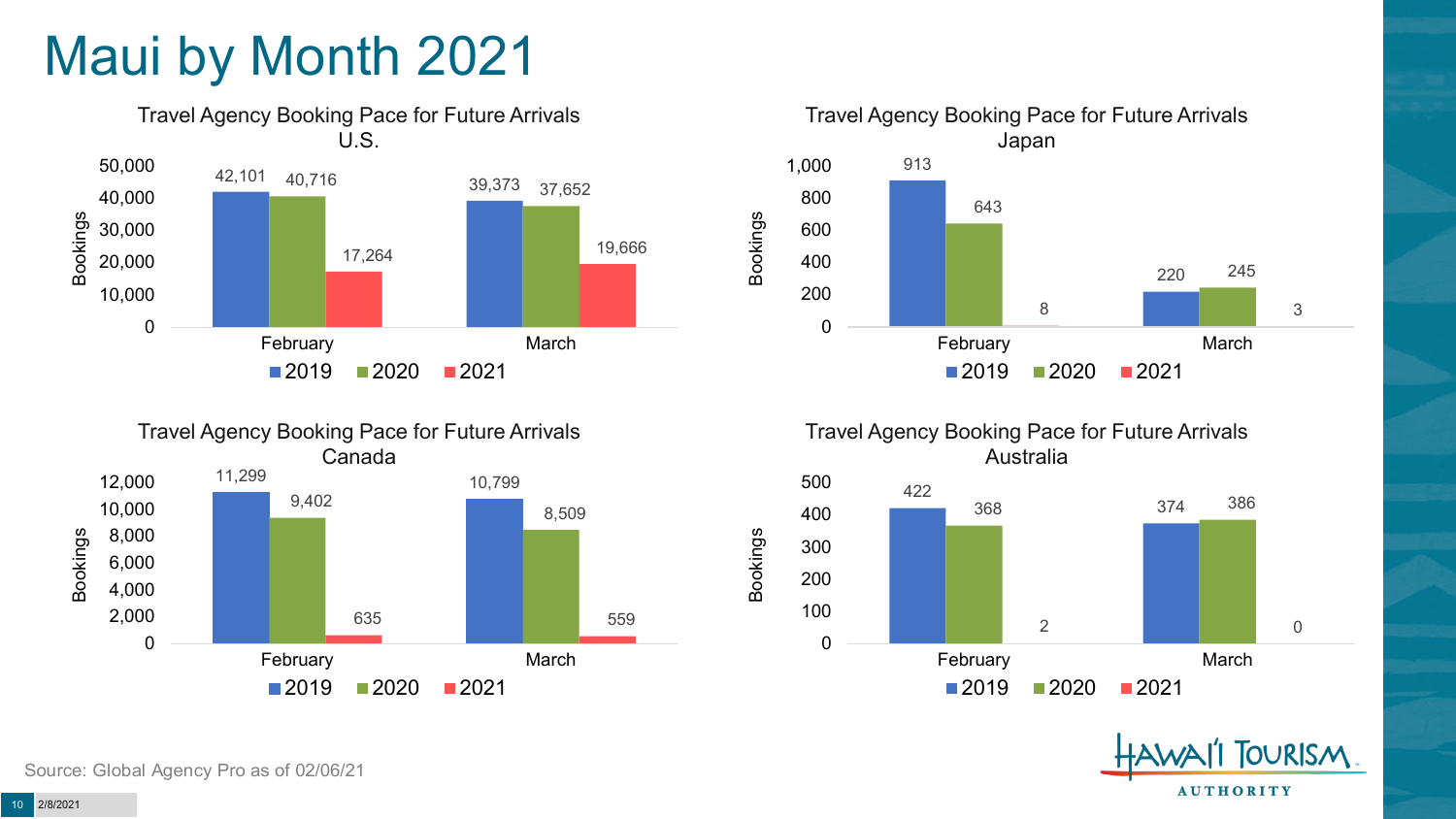## Maui by Quarter 2021





Travel Agency Booking Pace for Future Arrivals Japan 462 250 35 310 145 26 **4**  $\frac{35}{14}$  14 4 0 100 200 300 400 500 Qtr 2 Qtr 3 Qtr 4 Bookings  $2019$  2020 2021

> Travel Agency Booking Pace for Future Arrivals Australia



Bookings



Source: Global Agency Pro as of 02/06/21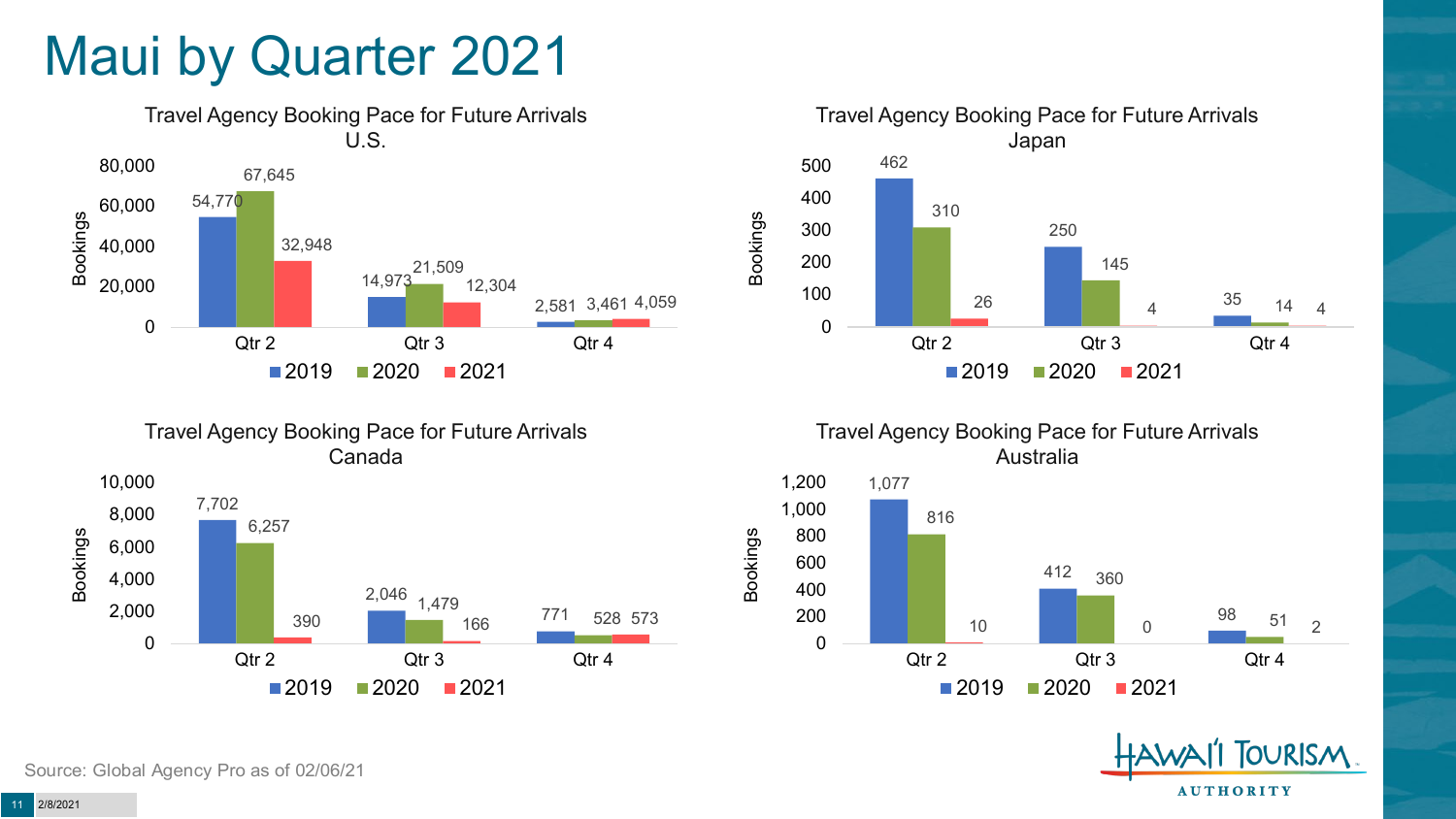# Moloka'i by Month 2021







Travel Agency Booking Pace for Future Arrivals Australia



Bookings

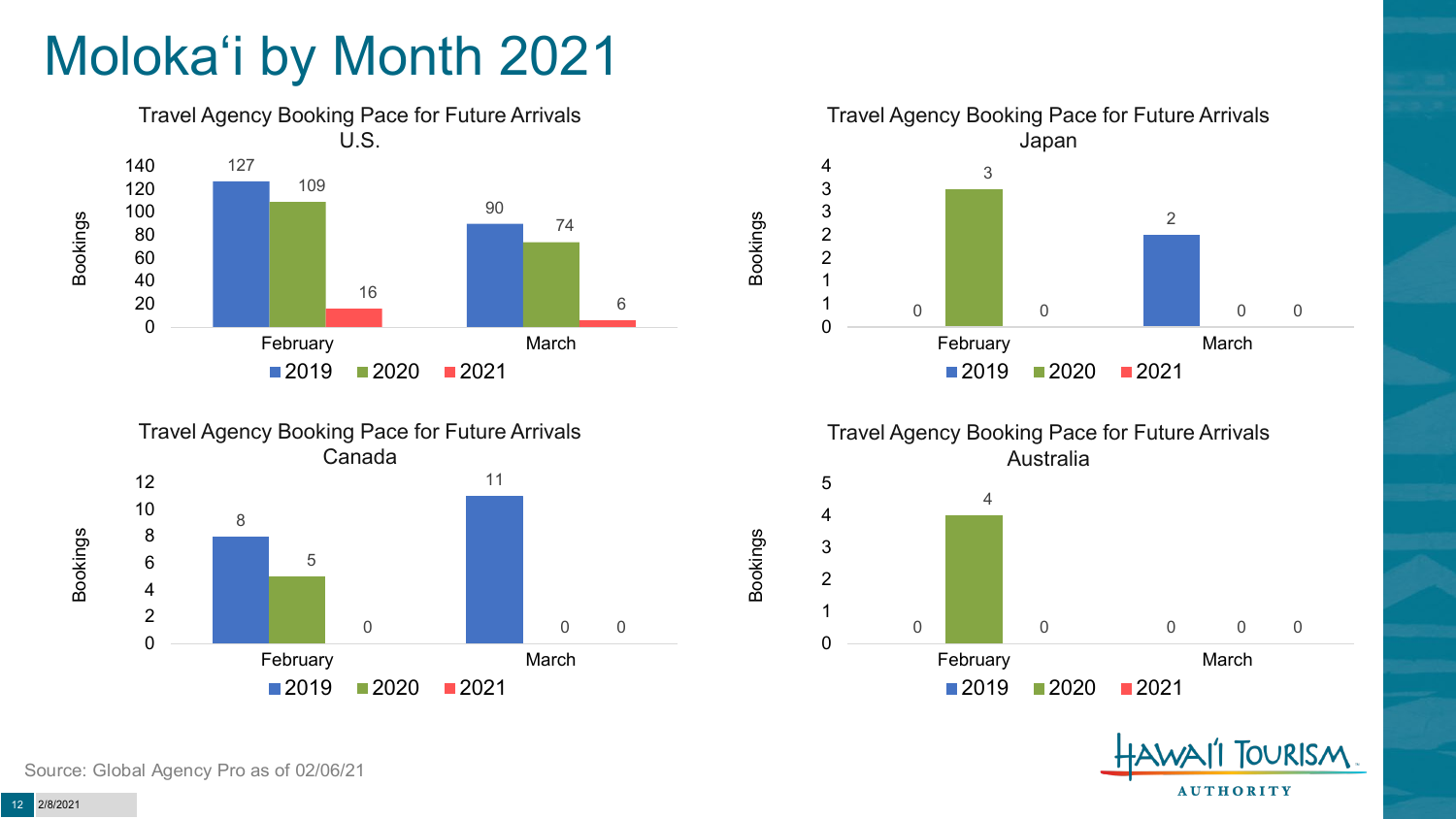# Moloka'i by Quarter 2021











Source: Global Agency Pro as of 02/06/21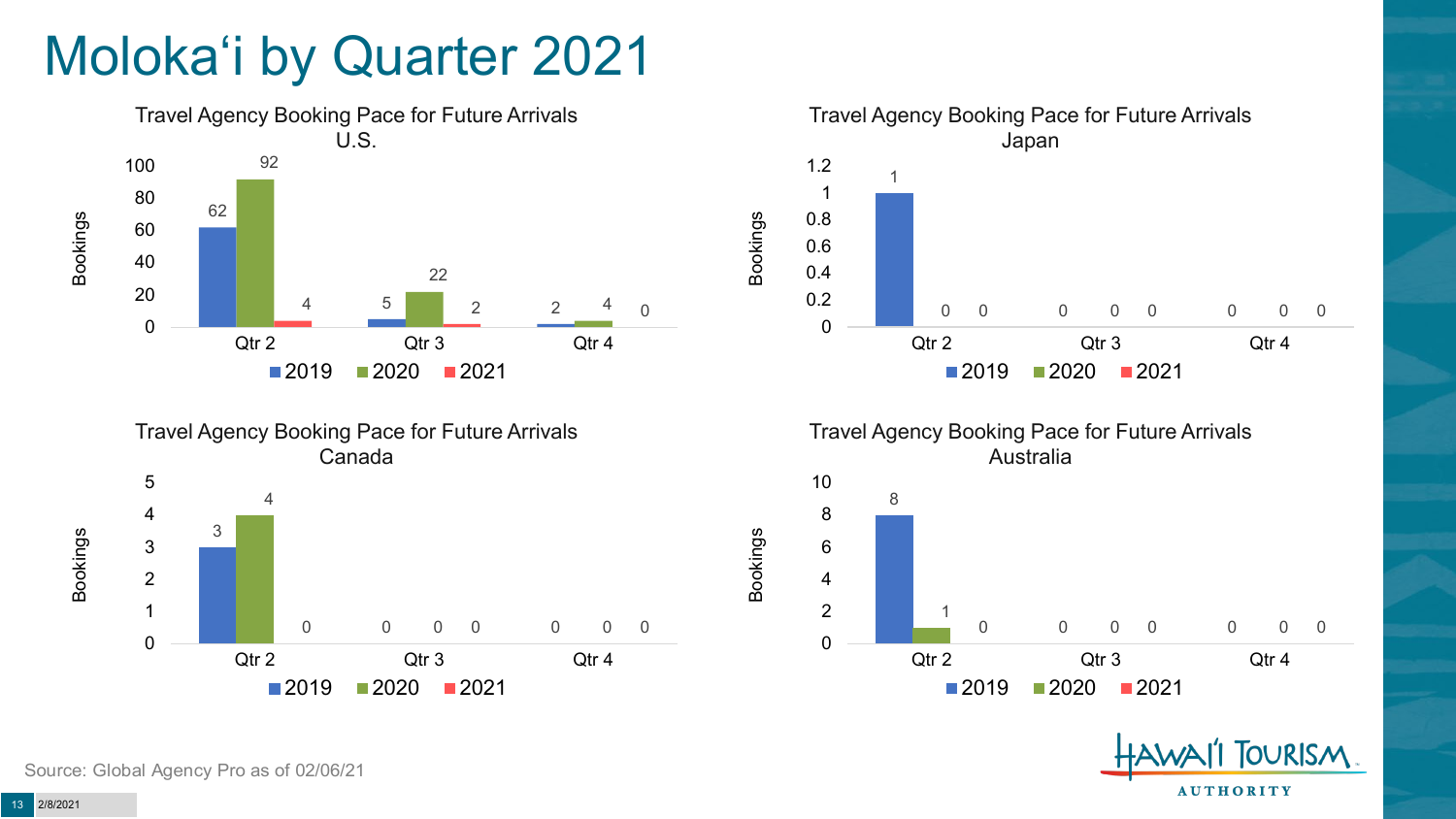# Lāna'i by Month 2021









Bookings

**FOURISM AUTHORITY** 

Source: Global Agency Pro as of 02/06/21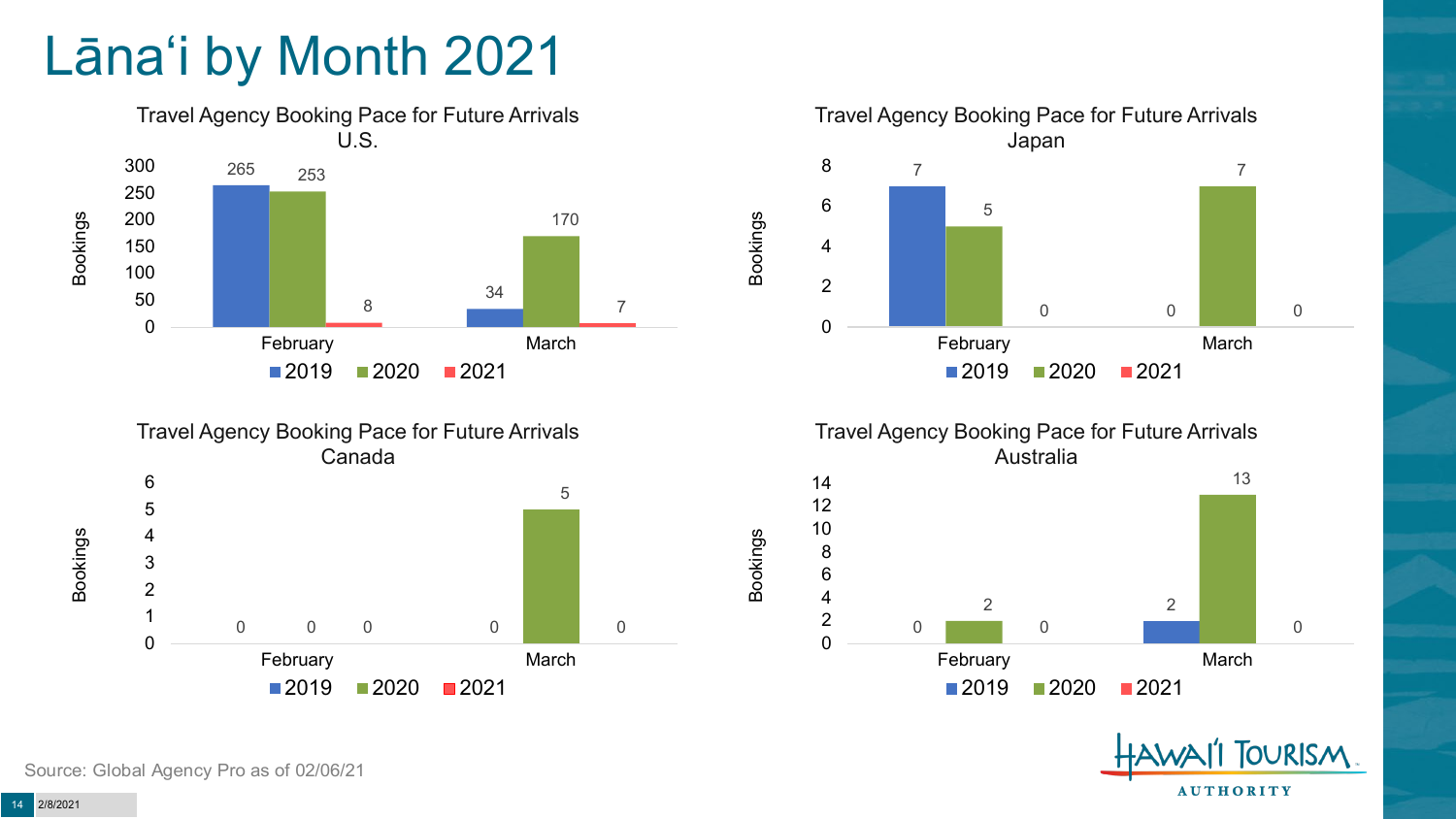## Lāna'i by Quarter 2021





Travel Agency Booking Pace for Future Arrivals Japan  $\Omega$  0 0 0 Qtr 2 Qtr 3 Qtr 4 2020 2021

Bookings



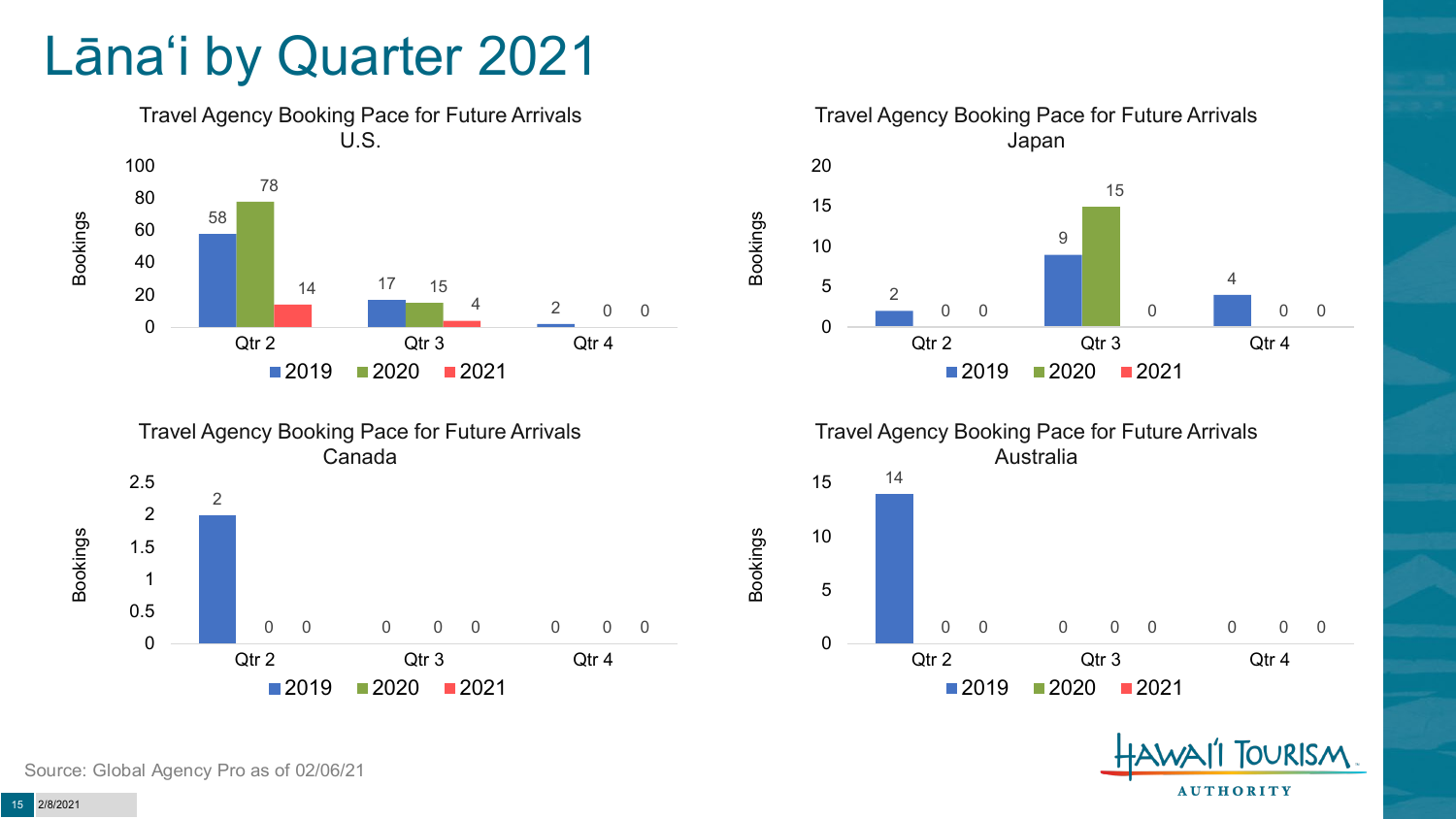# Kaua'i by Month 2021











Source: Global Agency Pro as of 02/06/21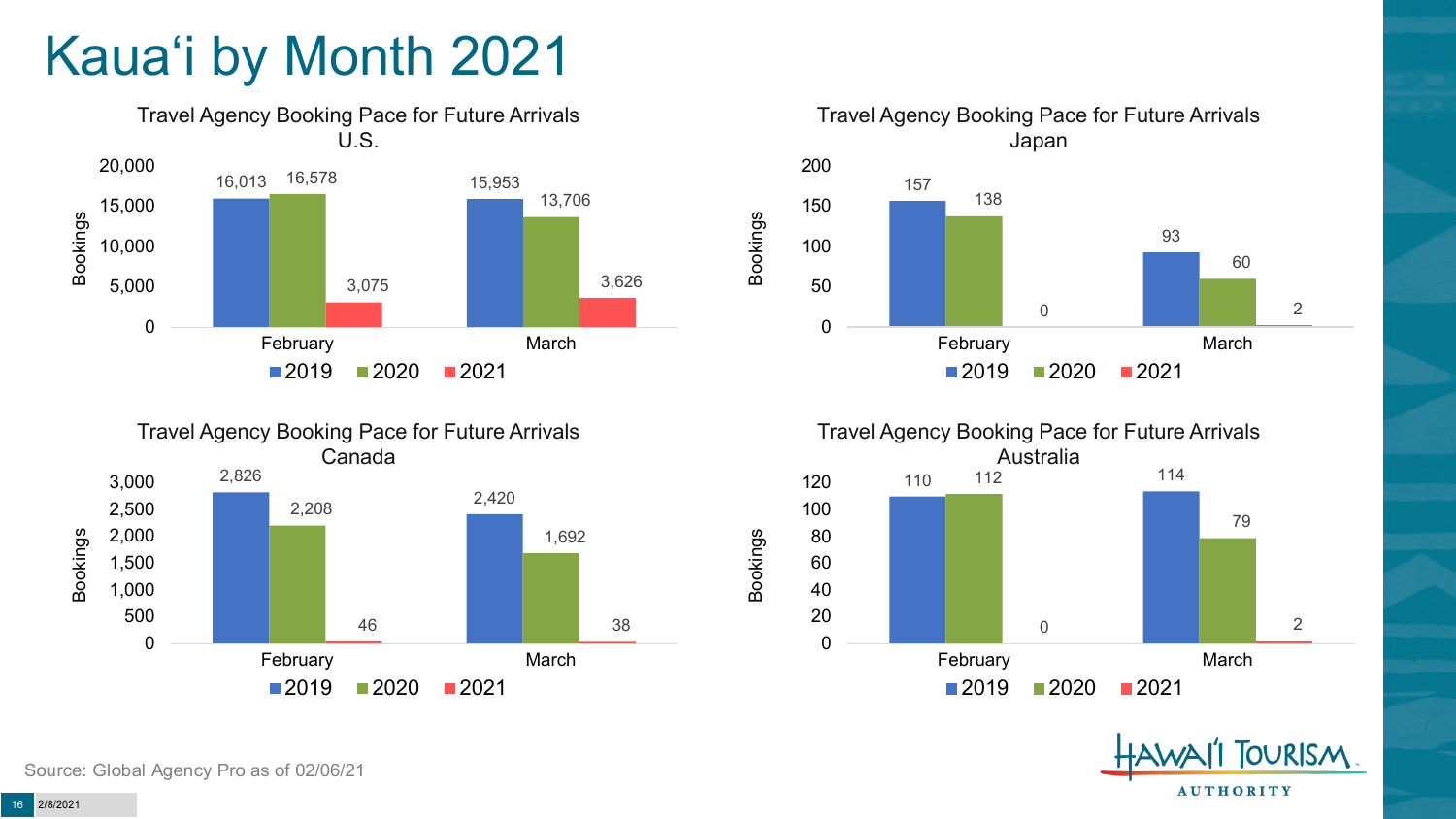# Kaua'i by Quarter 2021







Travel Agency Booking Pace for Future Arrivals Australia

Bookings





Source: Global Agency Pro as of 02/06/21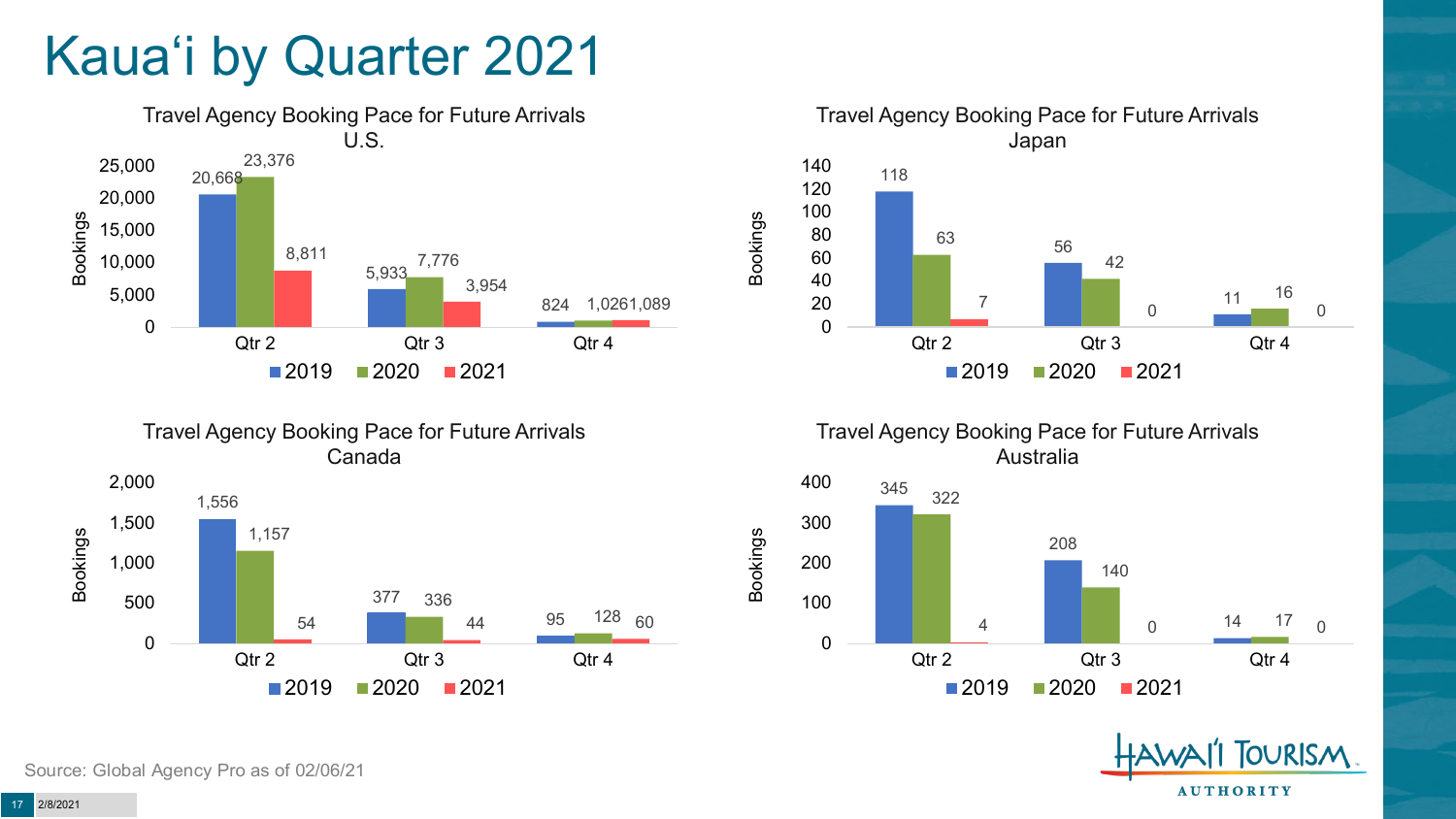# Hawai'i Island by Month 2021







Travel Agency Booking Pace for Future Arrivals Australia

Bookings





Source: Global Agency Pro as of 02/06/21